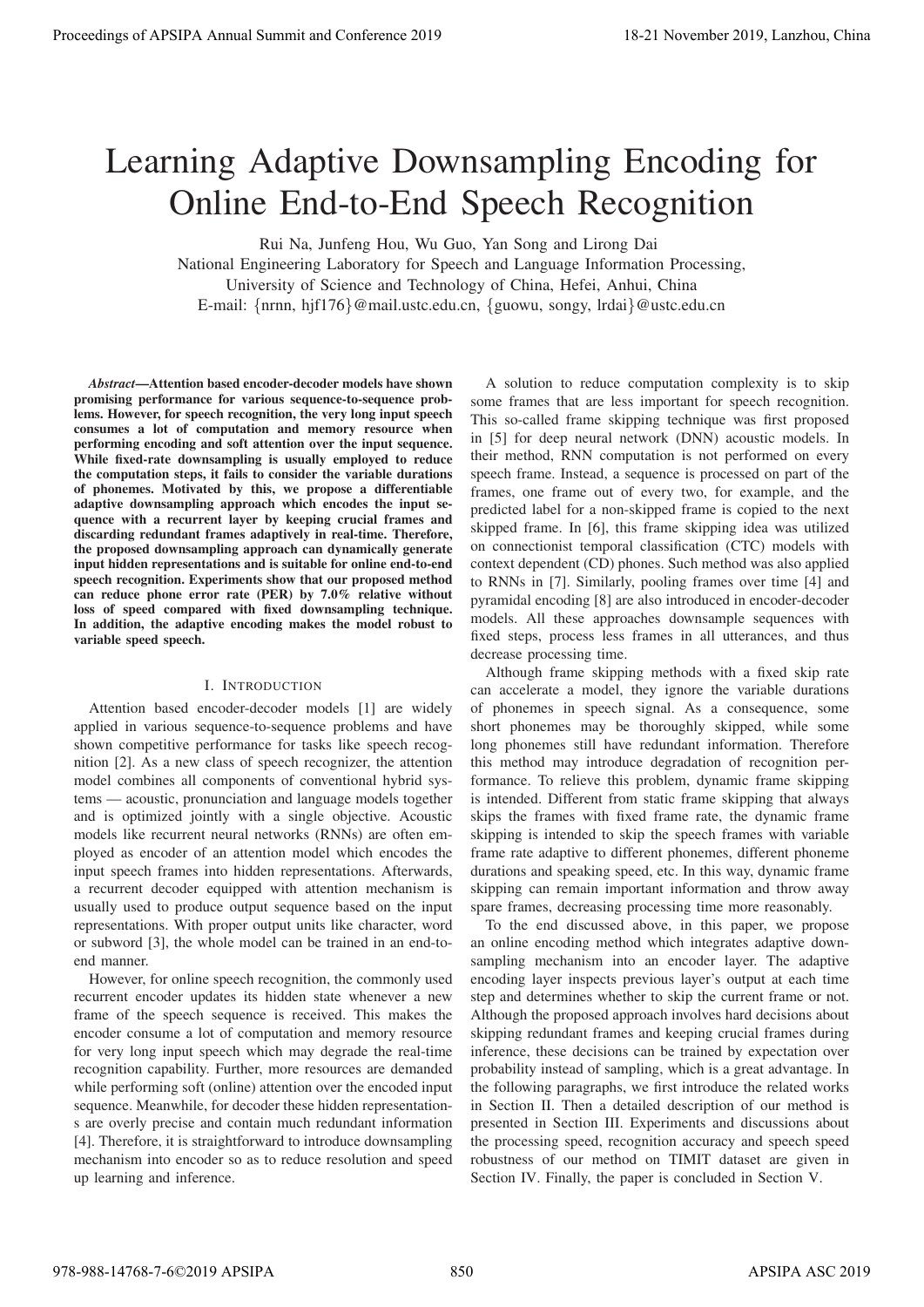$$
2 \\
$$

## II. RELATED WORK

As a more flexible mechanism, adaptive downsampling is expected to outperform fixed-rate downsampling in terms of model performance and running speed. In [9], a reinforcement learning (RL) enabled skip-policy network is introduced to allow acoustic model to dynamically skip frames. Although recognition accuracy and running speed are improved in their experiments, RL methods usually suffers from high variance [10] and not easy to handle. An algorithm which enables endto-end speech recognition models to dynamically decide how many frames should be processed to predict a linguistic output is proposed in [11]. The core algorithm used to establish the model, known as adaptive computation steps, is realized by a halting layer, which consists of a CNN and a sigmoidal unit. However, for smaller linguistic units that badly overlap in time, such as phoneme, it is difficult for the algorithm to give explicit alignments of the targets all the time. Proceeding of APSIPA Annual Summit and Conference 2019 18-21 November 2019 18-21 November 2019 18-21 November 2019 18-21 November 2019 18-21 November 2019 18-21 November 2019 18-21 November 2019 18-21 November 2019 18-21

Meanwhile, a novel online attention mechanism is recently proposed in [12], yielding an end-to-end differentable method for learning monotonic alignments. During inference, the decoder inspects encoder hidden representations and chooses a single item for output generation at each decoding step. Inspired by this hard monotonic process, we propose a new adaptive downsampling approach which uses standard backpropagation(BP) for training and facilitates dynamic frame skipping for inference.

#### III. MODEL

Compared to online attention machanism in [12], our method has some modifications. We realize adaptive downsampling between two encoder layers. This process is nondifferentiable because of sampling, so we also show an algorithm for computing its expected output in order to train our model with standard BP. Furthermore, we apply penalty term to make skipping probalilities more discrete.

## *A. RNN Layer in the Encoder*

We first review the structure of a RNN layer to motivate our approach. In RNNs, recurrent connections between current hidden state and previous hidden state are shared along time, which allows RNNs to capture temporal information of a sequence. In the encoder, we usually use multilayer reucrrent network, in which previous layer output can be passed to the next layer as input. Specifically, given the hidden state  $h_{i-1}^l$ <br>at timester  $i$  and the input  $h^{l-1}$  at timester  $i$  we have  $h^{l}$ . at timestep  $i-1$  and the input  $h_i^{l-1}$  at timestep i, we have  $h_i^{l}$ .

$$
h_i^l = \text{RNN}(h_{i-1}^l, h_i^{l-1})
$$
\n(1)

## *B. A Hard Adaptive Downsampling Progress*

Different from previous hard monotonic attention work [12] where monotonic process is located between encoder and decoder, our downsampling mechanism is performed between two encoder layers. Therefore, given an output representations  $(h_1^{l-1},..., h_r^{l-1})$  of encoder layer  $l-1$ , we need to downsample<br>the sequence adaptively by inspecting  $h^{l-1}$  and undating the sequence adaptively by inspecting  $h_j^{l-1}$  and updating<br>hidden state  $h^l$  of encoder layer l when necessary Index i and hidden state  $h_i^l$  of encoder layer l when necessary. Index i and

j are timesteps of layer l and l – 1 respectively. After  $h_{i-1}^l$  is updated with  $h_{t_{i-1}}^{l-1}$ , the downsampling process continues from  $h_{t_{i-1}+1}^{l-1}$ , where  $t_i$  is the index of previous layer states chosen to update  $h_i^l$ . For  $j = t_{i-1} + 1, t_{i-1} + 2, \cdots$ 

$$
e_{i,j} = a(h_{i-1}^l, h_j^{l-1})
$$
 (2)

$$
p_{i,j} = \sigma(e_{i,j})
$$
\n(3)

$$
z_{i,j} \sim Bernoulli(p_{i,j})
$$
 (4)

where  $a(\cdot)$  is an energy function and  $\sigma(\cdot)$  is the logistic sigmoid function. When  $z_{i,j} = 1$  for some j, we set  $t_i = j$ and then compute  $h_i^l$ 

$$
h_i^l = \text{RNN}(h_{i-1}^l, h_j^{l-1})
$$
\n(5)

We repeat this operation, always starting from  $t_{i-1}+1$ , until the end of an entry. With this process, adaptive downsampling can be realized during inference with introducing only a small amount of computations in Eqs. (2,3).

# *C. Training in Expectation*

As described in [12], the process above cannot be trained directly with standard backpropagation because of sampling. Therefore the expected value of  $h_t^{l-1}$  is computed for model training.

We compute  $e_{i,j}$  and  $p_{i,j}$  as in Eqs. (2,3). In order to com-<br>pute the expected value of  $h_{t_i}^{l-1}$ , we also need  $\alpha_{i,j}$  which can<br>be interpreted as a weighting on the hidden states. Specifically be interpreted as a weighting on the hidden states. Specifically,  $h_k^{l-1}$  ( $k \in \{1, \dots, j-1\}$ ) is selected at timestep  $i-1$  and  $h^{l-1}$  is selected at timestep *i* instead of  $h^{l-1}$  is  $h^{l-1}$  .  $h_{j-1}^{k-1}$  is selected at timestep i instead of  $h_{k+1}^{l-1}, \dots, h_{j-1}^{l-1}$ . In consideration of all the values of k we have consideration of all the values of  $k$ , we have

$$
\alpha_{i,j} = p_{i,j} \sum_{k=1}^{j-1} \left[ \alpha_{i-1,k} \prod_{l=k+1}^{j-1} (1 - p_{i,l}) \right]
$$
 (6)

We define  $\alpha_{0,j} = (1 - p_{1,1})\delta_j$  (i.e.  $\alpha_{0,1} = 1 - p_{1,1}$  and  $\alpha_{0,j} = 0$  for  $j \in \{2, \dots, T\}$ ) and  $\prod_{n=1}^{m} x = 1$  when  $n > m$  to make Eq. (6) complete. Also we can compute  $\alpha_{1,1}$  recursively make Eq. (6) complete. Also we can compute  $\alpha_{i,j}$  recursively from  $\alpha_{i-1,j-1}$  and  $\alpha_{i,j-1}$  as shown in Eq. (7):

$$
\alpha_{i,j} = p_{i,j} \left\{ \sum_{k=1}^{j-2} \left[ \alpha_{i-1,k} \prod_{l=k+1}^{j-1} (1 - p_{i,l}) \right] + \alpha_{i-1,j-1} \right\}
$$

$$
= p_{i,j} \left[ (1 - p_{i,j-1}) \frac{\alpha_{i,j-1}}{p_{i,j-1}} + \alpha_{i-1,j-1} \right]
$$
(7)

We can explain Eq. (7) intuitively. The augend  $(1$  $p_{i,j-1}$ )  $\alpha_{i,j-1}/p_{i,j-1}$  multiplying by  $p_{i,j}$  can be comprehended as the probability that the model does not select hidden states item  $j - 1$  at timestep  $i - 1$  and could have selected hidden states item  $j - 1$  at timestep i, but it selects hidden states item j instead. The addend  $\alpha_{i-1,j-1}$  multiplying by  $p_{i,j}$  represents the probability that the model selects hidden states item  $j - 1$  at timestep  $i - 1$  and hidden states item j at timestep *i* afterwards.<br>Let  $q_{i,i} = \alpha_{i,i}/p_{i,i}$ 

Let 
$$
q_{i,j} = \alpha_{i,j}/p_{i,j}
$$
, we have:

$$
q_{i,j} = (1 - p_{i,j-1})q_{i,j-1} + \alpha_{i-1,j-1}
$$
 (8)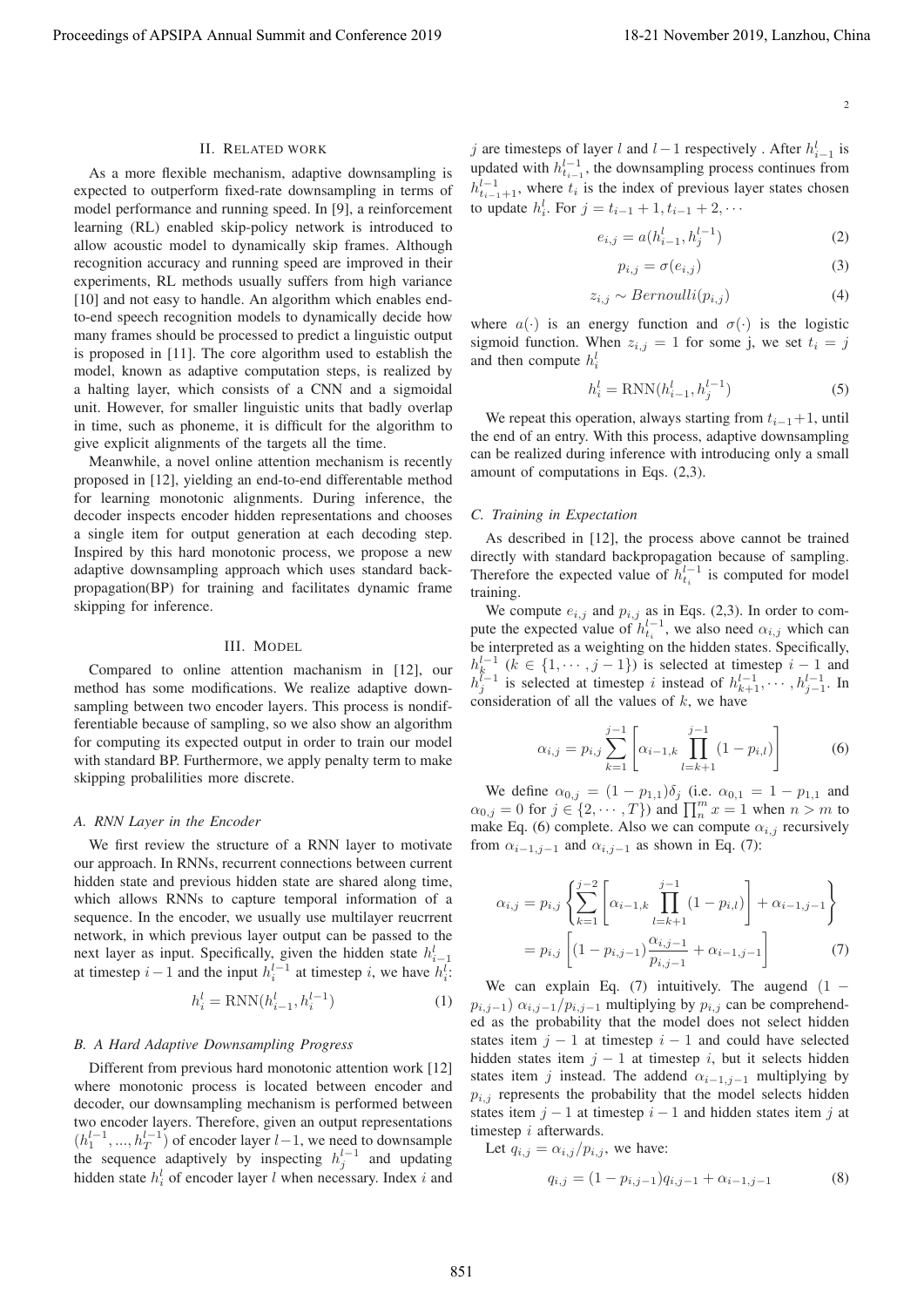3

Move the augend to the left:

$$
q_{i,j} - (1 - p_{i,j-1})q_{i,j-1} = \alpha_{i-1,j-1}
$$
 (9)

Divide the same express  $\prod_{k=1}^{j} (1 - p_{i,k-1})$ :

$$
\frac{q_{i,j}}{\prod_{k=1}^{j}(1-p_{i,k-1})} - \frac{q_{i,j-1}}{\prod_{k=1}^{j-1}(1-p_{i,k-1})} = \frac{\alpha_{i-1,j-1}}{\prod_{k=1}^{j}(1-p_{i,k-1})}
$$
(10)

Add up the equations from index 1 to  $i$ :

$$
\sum_{l=1}^{j} \left( \frac{q_{i,l}}{\prod_{k=1}^{l} (1 - p_{i,k-1})} - \frac{q_{i,l-1}}{\prod_{k=1}^{l-1} (1 - p_{i,k-1})} \right)
$$

$$
= \sum_{l=1}^{j} \frac{\alpha_{i-1,l-1}}{\prod_{k=1}^{l} (1 - p_{i,k-1})} \qquad (11)
$$

Transpose the terms:

$$
q_{i,j} = \left(\prod_{k=1}^{j} (1 - p_{i,k-1})\right) \left(\sum_{l=1}^{j} \frac{\alpha_{i-1,l-1}}{\prod_{k=1}^{l} (1 - p_{i,k-1})}\right) (12)
$$

Note that we define  $q_{i,0} = 0$  and  $p_{i,0} = 0$  in this process. Now we can compute  $q_{i,j}$  and  $\alpha_{i,j}$   $(j \in \{1, \dots, T\})$  in parallel. With  $\alpha_{i,j}$  we can then compute the expectation of  $\hat{h}_{ti}^{l-1}$ :

$$
c_i = \sum_{k=1}^{T} \alpha_{i,k} h_k^{l-1}
$$
 (13)

Then we have  $h_i^l$ :

$$
h_i^l = RNN(h_{i-1}^l, c_i)
$$
\n<sup>(14)</sup>

In order to realize adaptive downsampling with a factor of 2, we restrain the value of i from 1 to T/2 and j from 1 to T in the training process.

#### *D. Penalty Term*

In the proposed downsampling approach, the probability of choosing an index in the hidden states  $p_{i,j}$  is expected to be discrete, approximately 0 or 1 at best. So we add the entropy into our loss function as a penalty term in order to make the probabilities closer to 0 or 1. Specifically, for the probability of choosing a frame  $p$ , we can compute the entropy as follow:

$$
H(U) = E [-\log p_i]
$$
  
=  $-p \log p - (1 - p) \log(1 - p)$  (15)

#### IV. EXPERIMENTS

## *A. Data*

We trained and evaluated our models on the TIMIT corpus [13]. We used the train-dev-test split from the Kaldi [14] TIMIT s5 recipe. Training was done on the standard 462 speaker set with all SA utterances removed. We used the 50 speaker dev set for early stopping, and tested on the 24 speaker core test set. As input features, we used 40 mel-scale filterbank coefficients together with the energy in each frame, and first and second temporal differences, yielding in total 123 features per frame. In the training set, each feature was rescaled to have zero mean and unit variance. To indicate the end of the

TABLE I PER OF DIFFERENT DOWNSAMPLING APPROACHES ON TIMIT CORPUS.

| Downsampling | Test $PER(\%)$ | Time(sec) |
|--------------|----------------|-----------|
| Fixed        | 22.44          | 4 62      |
| Adaptive     | 20.86          | -80       |

utterance, we concatenated an all-zero frame at the end of each input sequence. As training targets, we used the full 61-phone set with an extra end-of-sequence token that was appended to each target sequence. We reported the phone error rate (PER) after applying the standard mapping to 39 phonemes.

Also, our experiments involved different speeds of datasets. We changed the speed with STRAIGHT. STRAIGHT (Speech Transformation and Representation using Adaptive Interpolation of weiGHTed spectrum) is basically a channel vocoder [15], used as a speech analysis, modification synthesis system.

# *B. Training*

Our model used a 3-layer RNN with 256 GRU units as encoder, and the activations of the 256 top-layer units were used as the representation h. In the baseline system, the output of each layer was downsampled with a fixed factor of two, yielding totally 1/8 downsampling rate. In our proposed approach, adaptive downsampling was used between the second and third layer, and we trained it to achieve approximately equal downsampling ratio with baseline (see section III). A windowing approach [4] was used to realize an online system. We set the length of window to 20 to make the time delay of our online system small enough. Note that this attention mechanism can be seen as an online strategy. Though it is not the advanced online attention, we used it for fundamental evaluation and will consider more effective online methods in our future work. For the decoder, we used a single unidirectional GRU layer with 256 units, fed directly into the output softmax layer. The output tokens were embedded via a learned embedding matrix with dimensionality 30. Our attention energy function used a hidden dimensionality of 512. Adam optimizing algorithm was used in our experiments with batch size set to 16. Learning rate was set to 1e-3 in the beginning and decays to 1e-4 and 5e-5 respectively when no PER improvement is found on valid set. Also, a dropout rate of 0.3 was used to prevent our neural networks from overfitting. Proceeding of APSIPA Annual Summit at Co-Co-co-2019 18-21 November 2019<br>
Note the magnificant energy of APSIPA Annual Summit and Conference 2019<br>
Processor and Co-Co-Co-Co-Co-co-2019<br>
Determine the magnificant energy of A

## *C. Results*

We first evaluate our method on TIMIT to compare the performance of our adaptive downsampling method with fixed downsampling selecting every eighth of hidden states of the below layer. Our experiments show that our approach decreases the error rate of the model without significantly increasing the process time. Table 1 shows detailed experiment results, including phone error rates (PERs) and time for the decoding on the test set. In the proposed method, a 7% relative PER reduction is achieved. To demonstrate that our adaptive downsampling has the ability to select crucial frames, we show a test set example of the choices of frames by the adaptive downsampling layer and boundaries of true labels in Fig. 1.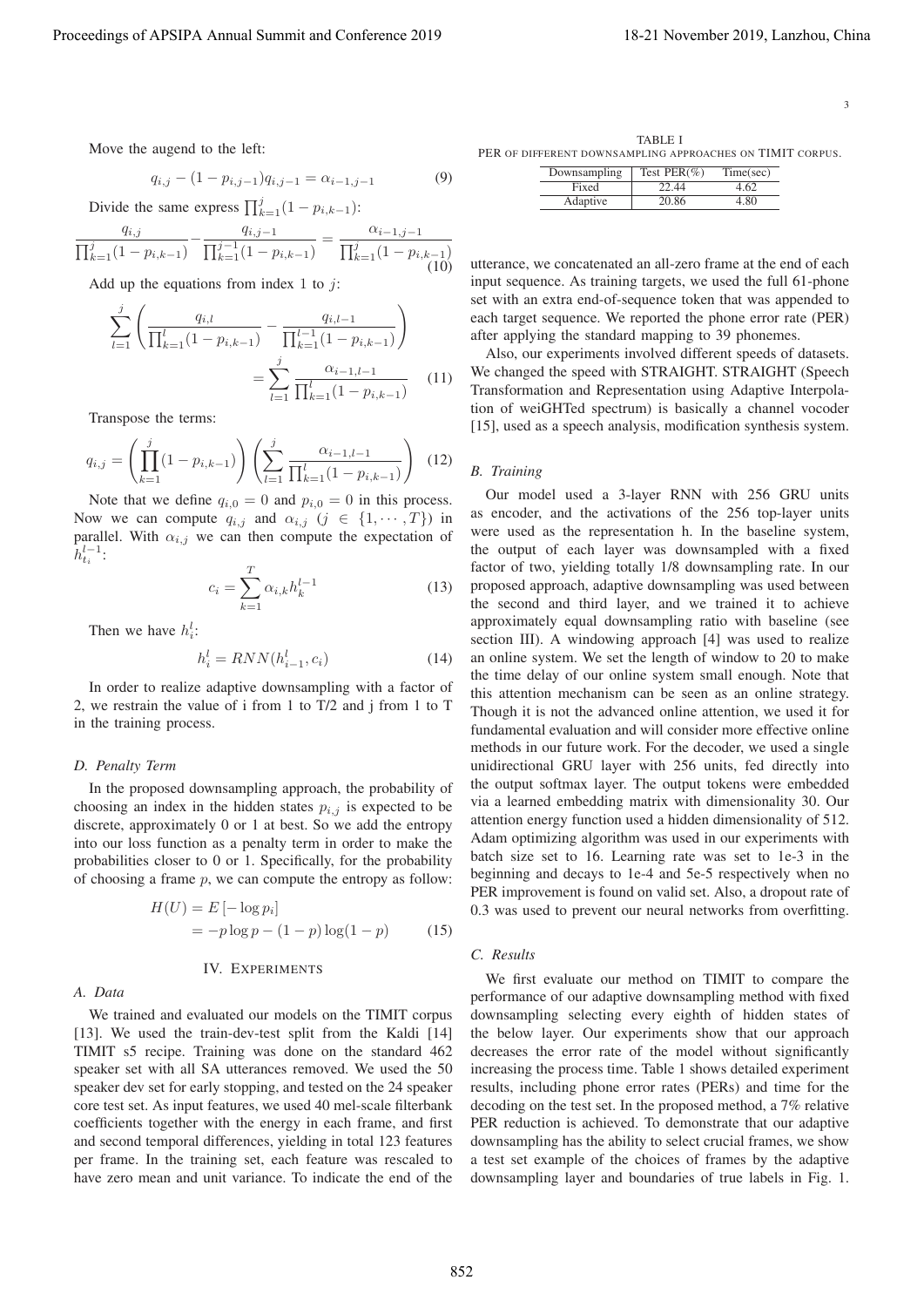4

TABLE II PER OF DIFFERENT SPEED TEST SETS.

| $PER(\%)$       | Mismatched speed |       |       |           |                | Matched speed |        |       |       |          |        |           |
|-----------------|------------------|-------|-------|-----------|----------------|---------------|--------|-------|-------|----------|--------|-----------|
|                 | 0.8              | 0.9   |       |           | $\overline{1}$ | Average       | 0.8    | 0.9   |       |          | .      | Average   |
| Fixed           | 29.65            | 26.57 | 22.44 | 28.02     | 30.23          | 27.38         | 24.31  | 23.95 | 24.19 | 24.30    | 24.98  | 24.34     |
| <b>Adaptive</b> | 26.10            | 24.12 | 20.86 | 25.11     | 26.64          | 24.56         | 22.58  | 22.16 | 22.68 | 23.40    | 23.33  | 22.83     |
| True ratio      | 10.23%           | 17%   | .88%  | $12.76\%$ | 3.44%          | 1.90%         | 10.74% | 78%   | 75%   | $3.63\%$ | 14.43% | $12.67\%$ |



Fig. 1. The alignments of selected frames and the boundaries of ground truths.

Alignments, which we refer to attention on the second layer by the third layer here but not attention in decoder, are drawn in the way we can visualize attention. The y-coordinate and xcoordinate represent timesteps in the adaptive downsampling encoder layer and the layer below it seperately. The vertical lines are boundaries of true labels in the utterance. In the upper figure we show the expectation of soft alignments computed in the training process, while hard alignments are drawn in the lower figure. We can see that alignments crowd together where the corresponding phonemes are shorter such as the phonemes in the red rectangle, and skip further where the phonemes are longer as shown in the green rectangle. This phenomenon proves that the model can tell the similarity among continuous frames and has more attention on the crucial ones.

Furthermore, we wonder whether the proposed approach is adaptive to different speeds of speaking or not. We change the speed of datasets and do experiments on them. In detail we seperately change the datasets into 0.8, 0.9, 1.1, 1.2 times of original speed. We first directly test our model which is trained with original training set on test sets of all five speeds. In this way the speed of test data is mismatched with training set. The results are shown in the left half of Table 2, which prove that the proposed method is somewhat adaptive to different speeds of speaking without seeing them during training. Our PER is improved by 10.3% relative on average. Moreover, considering the demands in real life that people's speaking speeds are quite different, we then train the model with training sets of all five speeds, i.e. data augmentation. As shown in the right half of Table 2, the accuracies of varied speed speech recognition are better than the former experiments without date augmentation, and have improvements compared with the fixed model, too, by 6.2% relative on average. We also count the ratio of the number of selected frames in adaptive downsampling to the number of all frames of each speed (true ratio is 0.125 for fixed downsampling). As in the last line of Table 2, when the speech is slower, the sentence length becomes longer and the ratio is smaller. Also when the speech is faster, the ratio is larger. This trend proves the adaptive ability of our approach.

## V. CONCLUSIONS

In this paper, we aim to present an adaptive downsampling method in a RNN-based sequence-to-sequence model on speech recognition. We have realized this approach and proved that it not only improves the performance of speech recognition, but has comparable speed with fixed downsampling method as well. The approach can be trained with standard BP and sample crucial frames when decoding. Moreover, we show that this method has the ability to adapt sentences of different speeds. We do our experiments on both the original dataset and augmented dataset, and prove that the performances are impoved in both conditions.

We have validated our methed on the TIMIT corpus. Next we plan to evaluate its performance on larger datasets. Furthermore, we used a windowing soft attenion mechanism to decode online instead of using more effective online attentions. This is likely to be a part of our future work as well.

#### ACKNOWLEDGMENT

This work was supported by National Key R&D Program of China (Grant No. 2017YFB1002202) and the Key Science and Technology Project of Anhui Province (Grant No. 18030901016). The experiments were conducted using Tensorflow libraries [17].

#### **REFERENCES**

- [1] D. Bahdanau, K. Cho, and Y. Bengio, "Neural machine translation by jointly learning to align and translate," *arXiv preprint arXiv:1409.0473*,  $2014.$
- [2] J. K. Chorowski, D. Bahdanau, D. Serdyuk, K. Cho, and Y. Bengio, "Attention-based models for speech recognition," in *Advances in neural information processing systems*, 2015, pp. 577–585.
- [3] A. Zeyer, K. Irie, R. Schlüter, and H. Ney, "Improved training of end-to-end attention models for speech recognition," *arXiv preprint arXiv:1805.03294*, 2018.
- [4] D. Bahdanau, J. Chorowski, D. Serdyuk, P. Brakel, and Y. Bengio, "End-to-end attention-based large vocabulary speech recognition," *2016 IEEE International Conference on Acoustics, Speech and Signal Processing (ICASSP)*. IEEE, 2016, pp. 4945–4949.
- [5] V. Vanhoucke, M. Devin, and G. Heigold, "Multiframe deep neural networks for acoustic modeling," in *2013 IEEE International Conference on Acoustics, Speech and Signal Processing*. IEEE, 2013, pp. 7582– 7585.